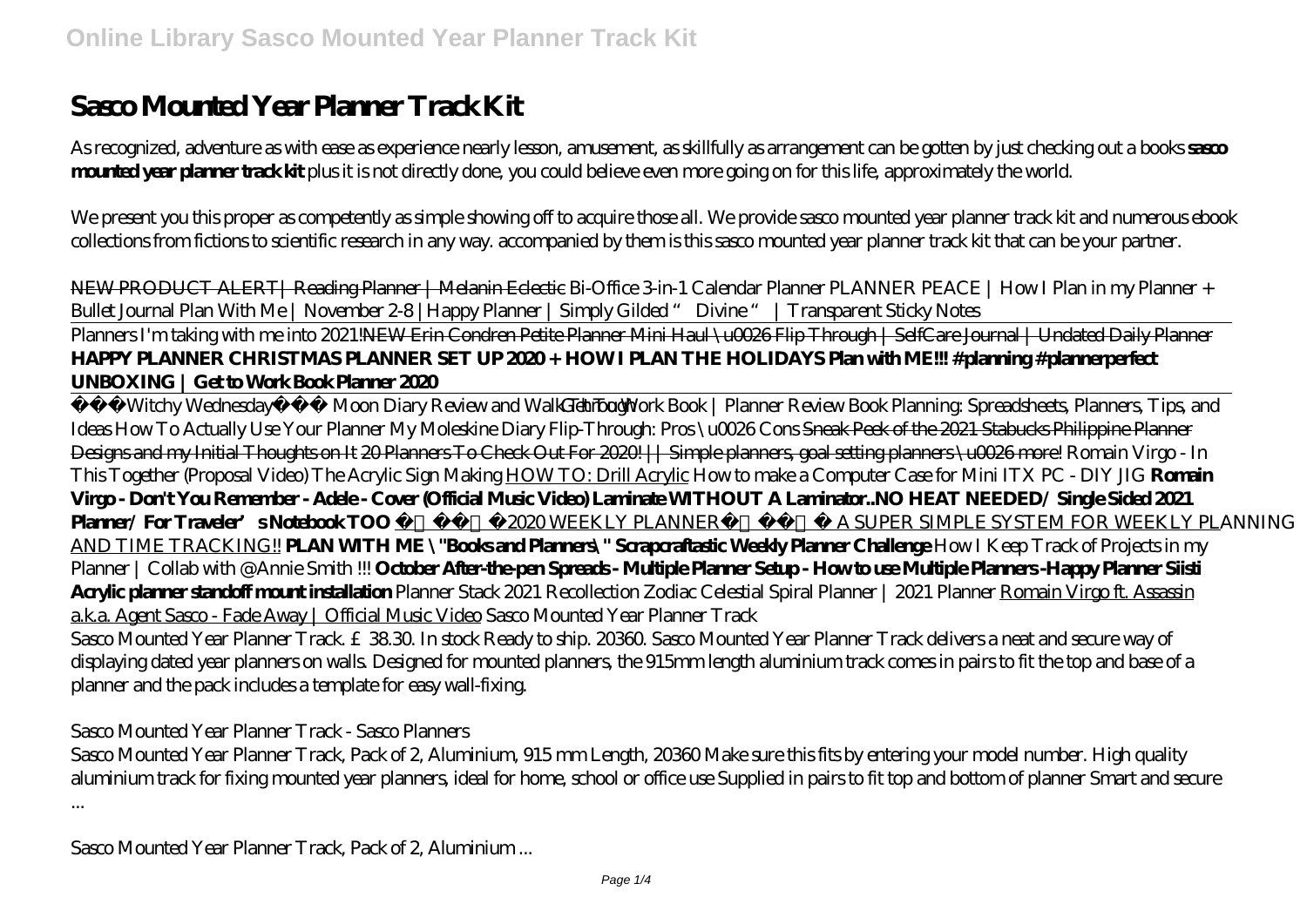Sasco Planner Mounting Options 2021 Wall Planners View all; 2021 Planners ... Sasco Mounted Year Planner Track. £38.30 In stock 2021 UK Bank Holidays. Hints and Tips. Shipping Information. Returns Policy. Terms and Conditions of Sale ...

#### *Sasco Planners United Kingdom - Mounting Tracks*

Sasco Original year planner is laminated, reusable and runs from January to December 2021. Makes planning the year ahead simple and efficient. The Sasco Original year planner with all UK and ROI public holidays marked on an easy reference landscape grid. The planner is mounted on durable card and includes a kit with coloured stickers, 'today' sticker, wet wipe marker pen, pen clip and mounting pads.

#### *Sasco Mounted Original Year Planner 2021 | Staples®*

Sasco Mounted Year Planner Track, Pack of 2, Aluminium, 915 mm Length, 20360. Add to Basket Add to Basket Add to Basket Add to Basket Add to Basket Add to Basket Add to Basket Customer Rating: 44 out of 5 stars: 4.6 out of 5 stars: 4.7 out of 5 stars: 4.4 out of 5 stars: 3.5 out of 5 stars: Price: £ 1934: £690: £559...

#### *Sasco 2410100 2020 Board Mounted Year and A1 Wall Planner ...*

The Sasco mounted original EU year planner is ideal for anyone working in a pan-European environment. It includes the key features of a standard year planner plus all EU public holidays clearly marked with the relevant nation's flag. The reusable, laminated planner is mounted on durable card and includes a kit with coloured stickers, 'today' sticker and wet wipe marker pen.

#### *Sasco Mounted EU Year Planner 2021 | Staples®*

Sasco 2021 Mounted W915 x H610mm Year Planner - 2410126. Make planning your year simple and easy with the fantastic value Sasco 2021 Mounted Year Planner. It is perfect for ensuring that holidays, trips and more, making it ideal to keep in the home or office for easy use. The 2410126year planner has a laminated surface that can be used to write on with a whiteboard marker, allowing you to quickly note down business meetings or training days with ease.

#### *Sasco 2021 Mounted Year Planner - 2410126*

The Sasco Original Year Planner makes planning the year ahead simple and efficient. With all UK & ROI public holidays marked on an easy reference landscape grid, the planner is mounted on durable card and includes a kit with coloured stickers, 'today' sticker, wet wipe marker pen, pen clip and mounting pads. 915W x 610H mm

#### *Sasco Mounted Year Planner 2021 - Sasco Planners*

The Sasco Original Year Planner makes planning the year ahead simple and efficient. Laminated, with all UK & ROI public holidays marked on an easy reference landscape grid, the planner is also available mounted on durable card and includes a kit with coloured stickers, 'today' sticker, wet wipe marker pen, pen clip and mounting pads.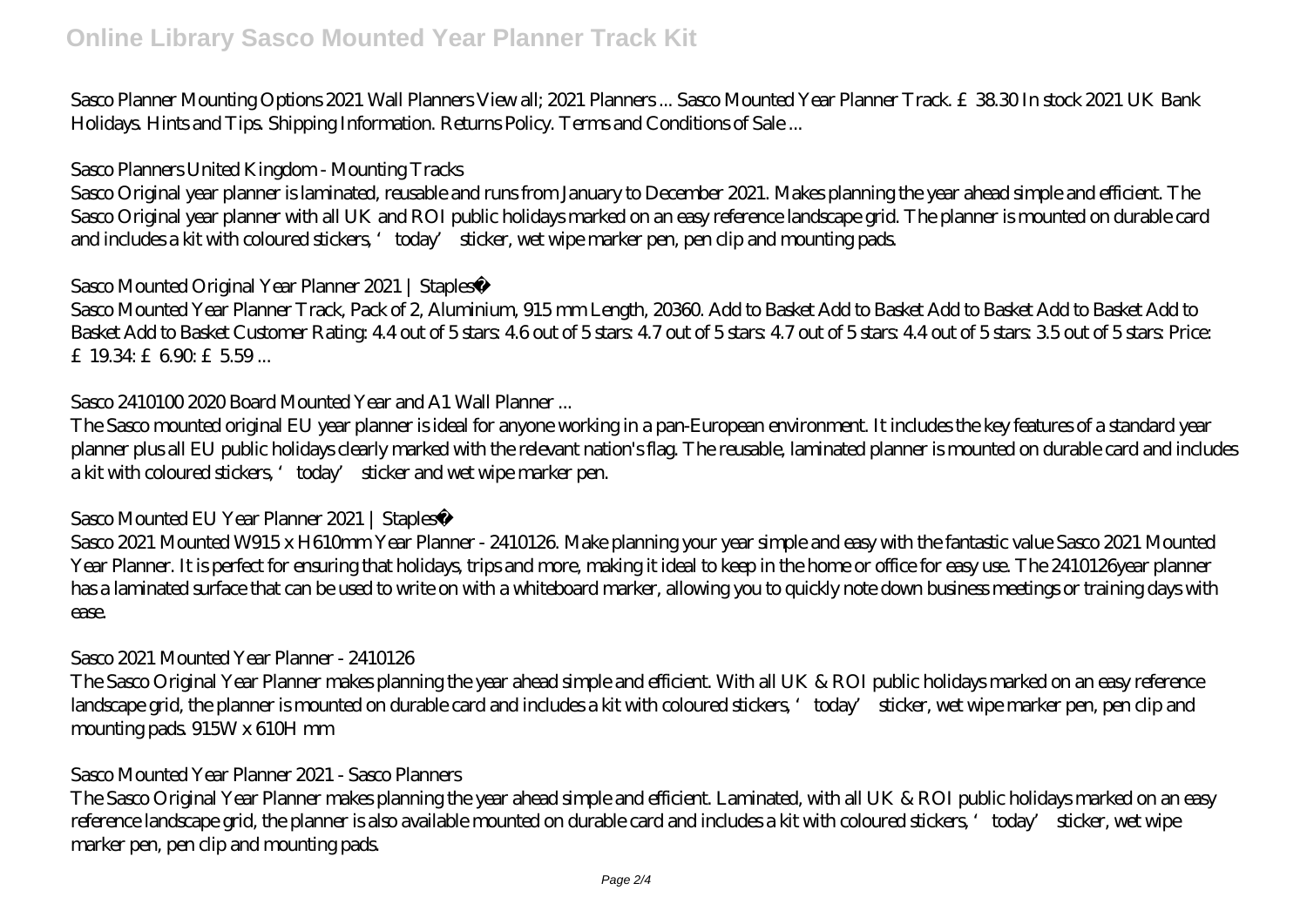## *Sasco Unmounted Year Planner 2021 - Sasco Planners*

Sasco Year Planners makes planning the year ahead simple and efficient. Laminated, with all UK & ROI public holidays marked on an easy reference landscape grid, the planners are available mounted on durable card or in poster style. They come complete with a kit of coloured stickers, 'today' sticker, wet wipe marker pen, pen clip and mounting pads. Shop our comprehensive range of people, holiday, home, financial and academic planners to find the best planning tool for you.

#### *Sasco Planners*

This Sasco Aluminium Mounted Planner Track is a smart and secure solution for wall-mounting your dated year planner. Designed for the Sasco range of mounted wall planners, this 915mm length track comes in pairs to fit the top and bottom of a planner and includes a handy template for easy wall fixing.

## *Sasco Aluminium Mounted Planner Track (Pack of 2) 20360 ...*

Find helpful customer reviews and review ratings for Sasco Mounted Year Planner Track, Pack of 2, Aluminium, 915 mm Length, 20360 at Amazon.com. Read honest and unbiased product reviews from our users.

# *Amazon.co.uk:Customer reviews: Sasco Mounted Year Planner ...*

This Sasco Mounted 2020 Planner is in Fiscal format with months running April to March ideal for finance workers in small offices or businesses wanting to keep track of dates and plan the year ahead. Sasco Mounted Fiscal Year Wall Planner 2020-2021 JavaScript seems to be disabled in your browser.

## *Sasco Mounted Fiscal Year Wall Planner 2020-2021*

The planner is mounted on durable card and laminated, so you can 'wipe and rewrite' if plans change. Comes complete with a kit of coloured sticker strips and dots in 5 colours, a 'today' sticker, wet wipe marker pen (wipes off with a damp cloth), a handy pen clip and mounting pads. Optional mounting rails also available.

# *Sasco 2018 Year Planner 915x610mm(Mounted): Amazon.co.uk ...*

This aluminum track has been specifically designed for fixing mounted year planners from the Sasco range, so you can easily use this in the office, home or at school. This 20360 aluminium tracking is easy to install and will meet all your needs in one simple, practical and durable solution.

## *Sasco Wall Mounting Tracking - 20360*

Description Sasco Original unmounted year planner is laminated, reusable and runs from January to December 2021. Makes planning ahead simple and efficient. The Sasco year planner with all UK and ROI public holidays marked on an easy reference landscape grid.

# *Sasco Unmounted Original Year Planner 2021 | Staples®*

Description Ideal for when display space is limited, this Sasco Compact Year Planner has all the features of a full size planner yet is half the size. This durable laminated landscape planner shows the full year with all UK and RQI public holidays clearly marked.